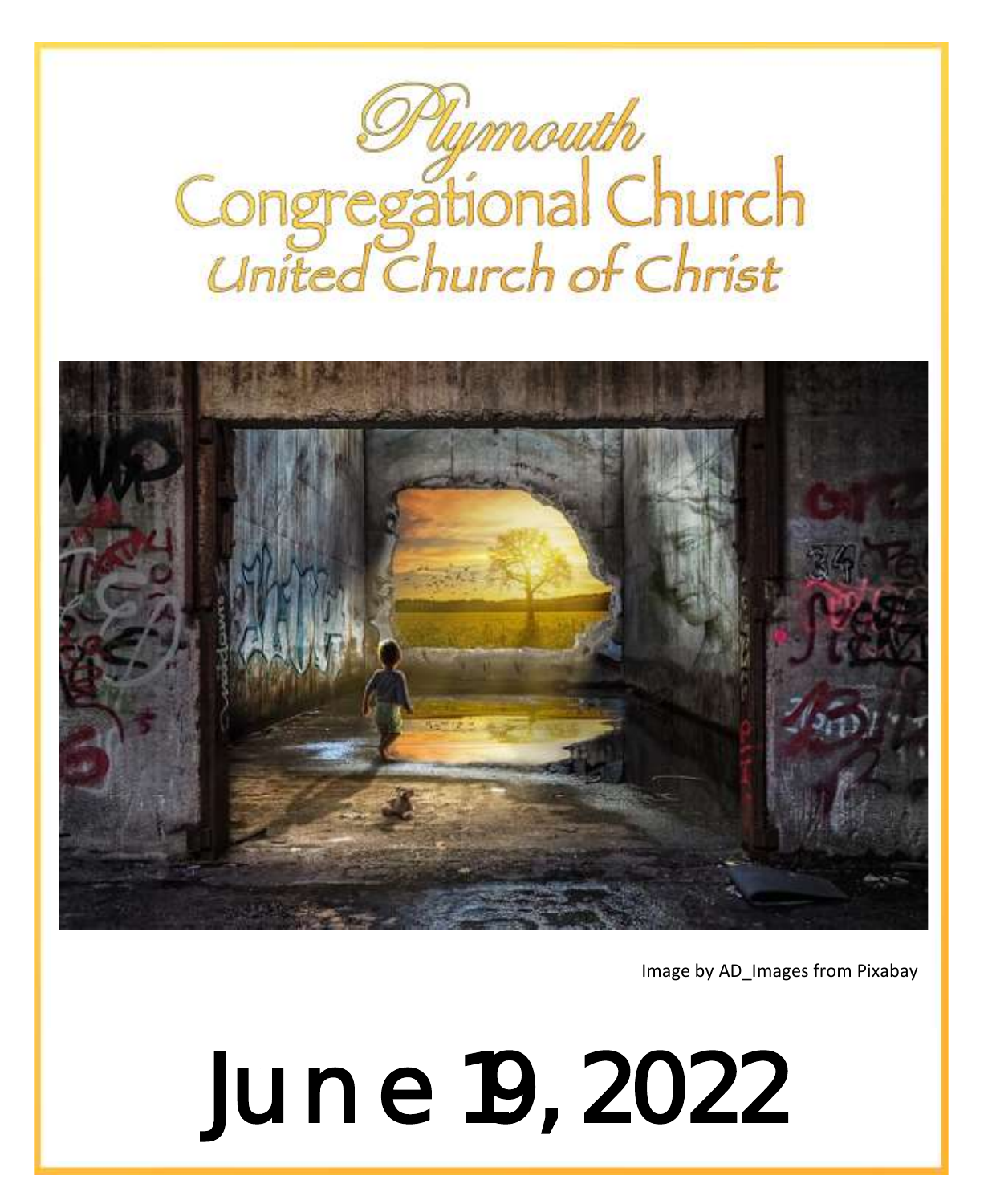## *Plymouth Congregational Church United Church of Christ*

*No matter who you are, or where you are on life's journey, you are welcome here!*

### **June 19, 2022 • Second Sunday after Pentecost • 10 a.m.**

*\*An asterisk invites you to stand as you are able, in body or spirit.*

Prelude Steve Michelson **Steve Michelson** 

Greeting and Welcome **Pastor Charles Pastor Charles** 

Announcements

Meatless Mondays—Extended through July, sign-up sheets in narthe

Invitation to Worship *adapted from Psalm 22:19-28* Brenda Senne One: O God, do not be far away! O my help, come quickly to my aid!

- *All: Deliver my soul from the sword, my life from the power of the dog! Save me from the mouth of the lion! From the horns of the wild oxen, you have rescued me.*
- One: I will tell of your name to my brothers and sisters; in the midst of the congregation I will praise you:
- *All: Praise God! All you offspring of Jacob, glorify God; stand in awe of God, all you offspring of Israel! For God did not despise or abhor the affliction of the afflicted; and did not hide their face from me, but heard when I cried out.*
- One: From you comes my praise in the great congregation; my vows I will pay before those who fear God.
- *All: The poor shall eat and be satisfied; those who seek God shall find God. May your hearts live forever!*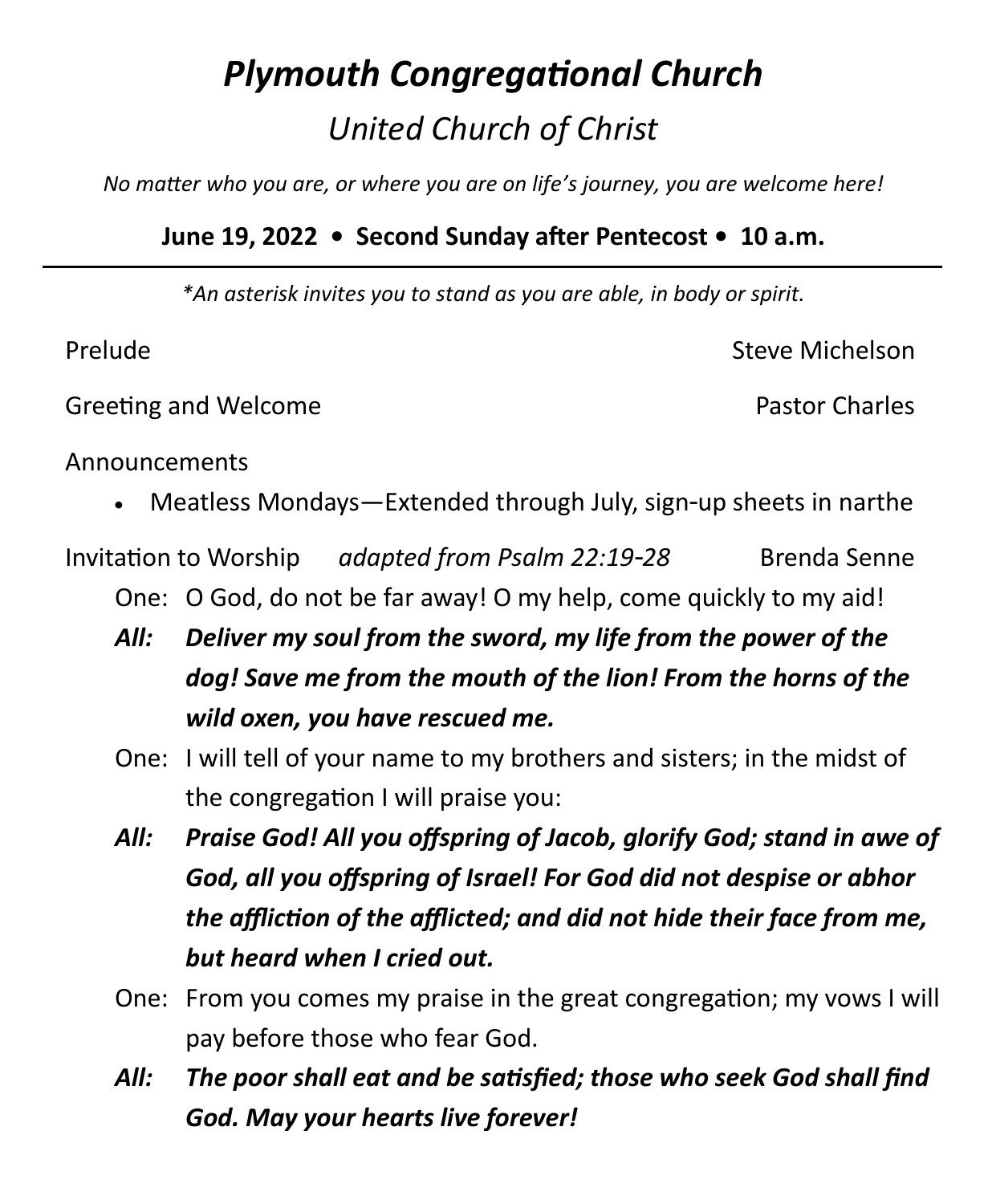### \*Gathering Hymn 6 (NCH)

*"Sing Praise to God, Our Highest Good" (verses 1-3)*

Unison Prayer *(please be seated)* Brenda Senne

*Merciful One, you are loving, and generous, and kind. Let your healing hands lift us up out of the shadows, and bless us with your light. As all of the injustice, sadness, and violence in the world threaten to leave us in despair, we look to you for hope. Kindle a flame of courage and joy within us, so that we might be a beacon, and help us to spread the Good News of your love to the world. [We invite you to rest in this brief moment of silence to listen for God's loving message for you this day.] (30 seconds) Amen.*

Assurance of Grace **Pastor Charles** Assurance of Grace

People of God, hear the good news! God is like a great light, pushing back the shadows. In God's light, we can find shelter. In God's light, we can find hope. We are never alone when we face the challenges of life. We have been blessed with family and friends, a community of support, and we always have God. The Holy Spirit is always with us, loving us, and lifting us back to our feet when we stumble. So, know that God is with you, and that God has surrounded you with people who care about you. Amen.

Congregational Response 553 (NCH)

*"There is a Balm in Gilead"*

Prayer of Illumination **Sunny Ray Mandeville** Sunny Ray Mandeville

Eternal God, you are our Creator, Redeemer, and Sustainer. Be with us now as we listen for your word. In Jesus name we pray. Amen.

Reading from the Epistles Galatians 3:23-29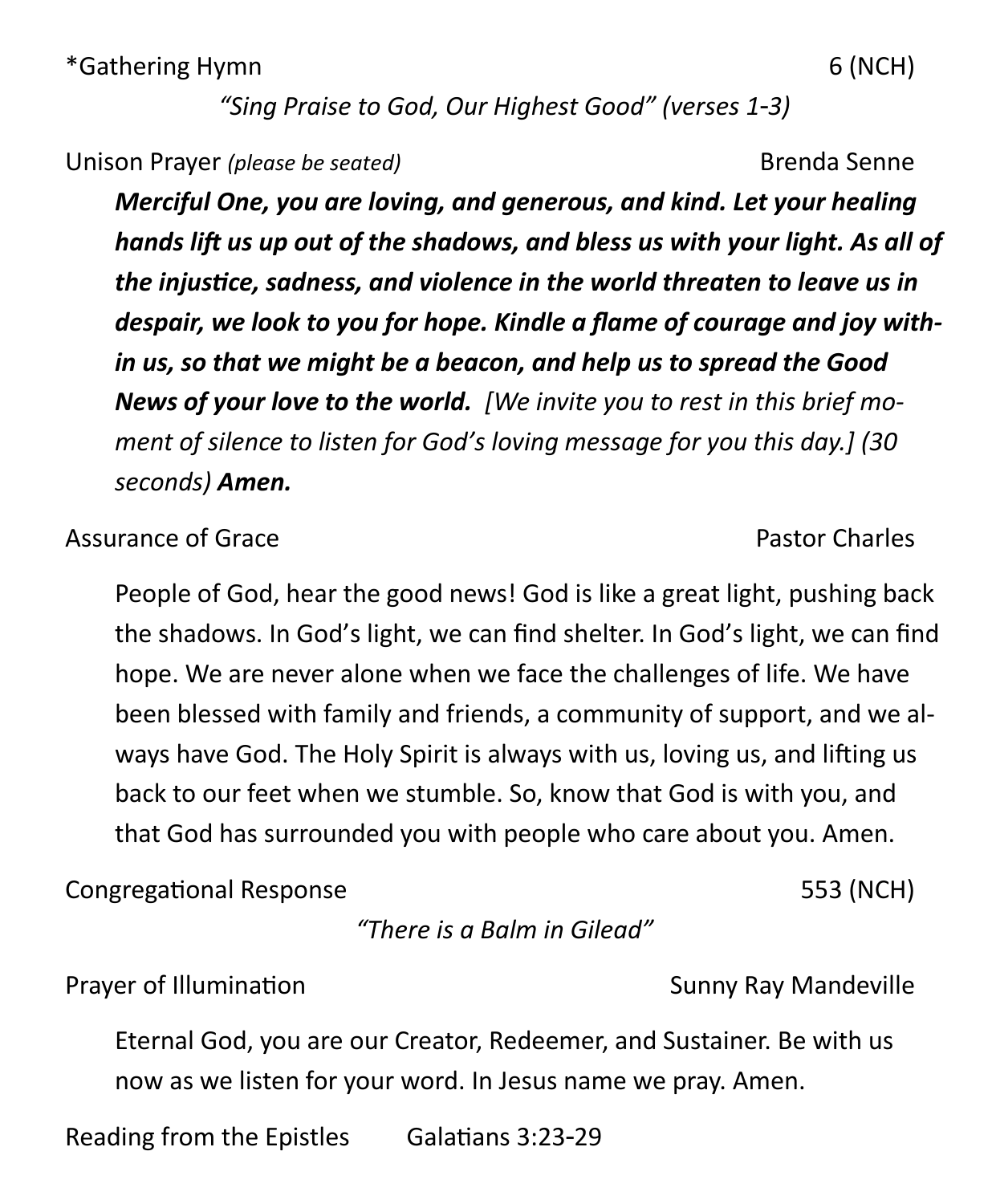Now before faith came, we were imprisoned and guarded under the law until faith would be revealed. Therefore the law was our disciplinarian until Christ came, so that we might be justified by faith. But now that faith has come, we are no longer subject to a disciplinarian, for in Christ Jesus you are all children of God through faith. As many of you as were baptized into Christ have clothed yourselves with Christ. There is no longer Jew or Greek, there is no longer slave or free, there is no longer male and female; for all of you are one in Christ Jesus. And if you belong to Christ, then you are Abraham's offspring, heirs according to the promise.

### Musical Reflection

### Gospel Reading The Luke 8:26-39 Pastor Charles

Then they arrived at the country of the Gerasenes, which is opposite Galilee. As Jesus stepped out on land, a man of the city who had demons met him. For a long time he had worn no clothes, and he did not live in a house but in the tombs. When he saw Jesus, he fell down before him and shouted at the top of his voice, "What have you to do with me, Jesus, Son of the Most High God? I beg you, do not torment me"— for Jesus had commanded the unclean spirit to come out of the man. (For many times it had seized him; he was kept under guard and bound with chains and shackles, but he would break the bonds and be driven by the demon into the wilds.) Jesus then asked him, "What is your name?" He said, "Legion"; for many demons had entered him. They begged him not to order them to go back into the abyss. Now there on the hillside a large herd of swine was feeding; and the demons begged Jesus to let them enter these. So he gave them permission. Then the demons came out of the man and entered the swine, and the herd rushed down the steep bank into the lake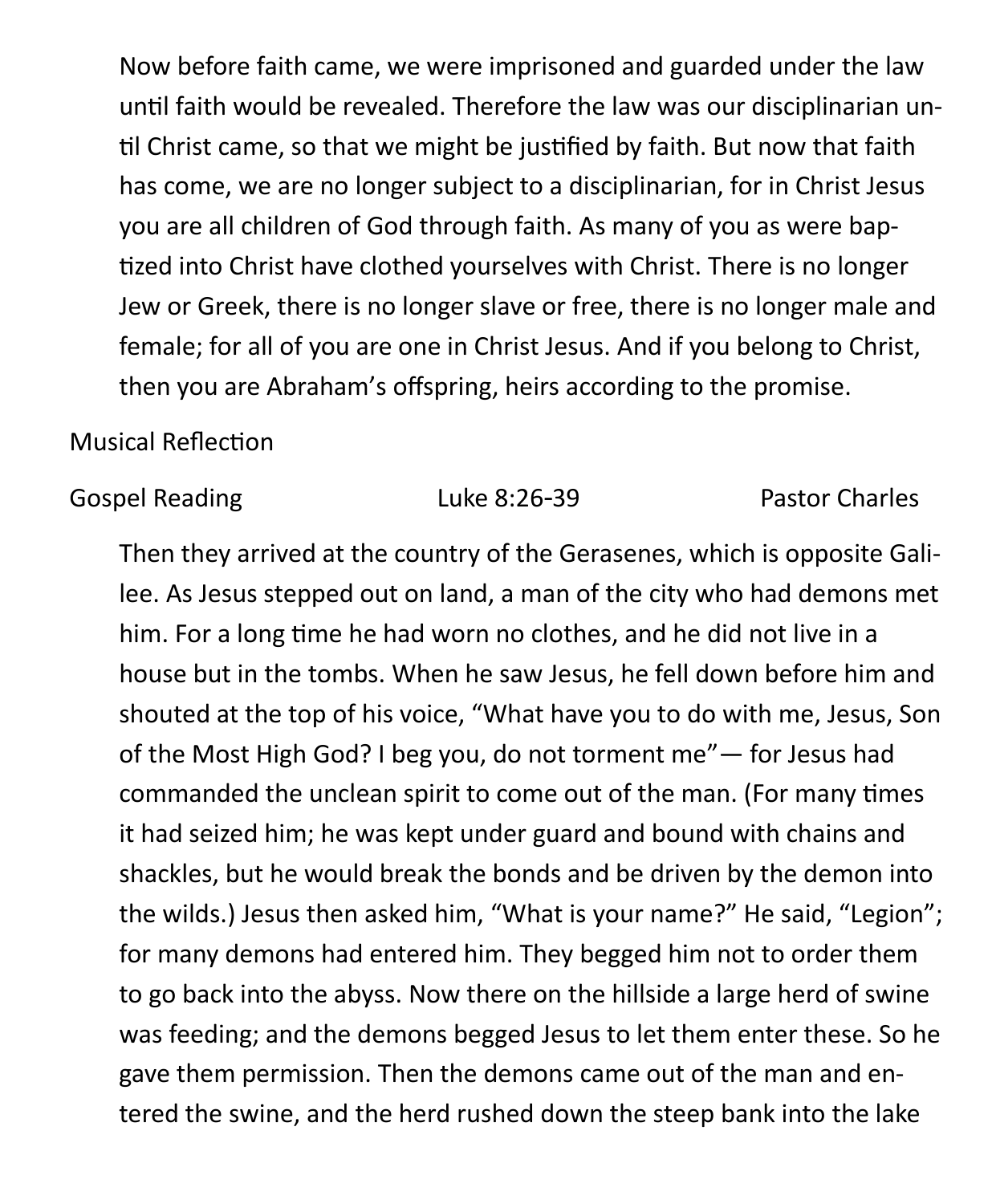and was drowned. When the swineherds saw what had happened, they ran off and told it in the city and in the country. Then people came out to see what had happened, and when they came to Jesus, they found the man from whom the demons had gone sitting at the feet of Jesus, clothed and in his right mind. And they were afraid. Those who had seen it told them how the one who had been possessed by demons had been healed. Then all the people of the surrounding country of the Gerasenes asked Jesus to leave them; for they were seized with great fear. So he got into the boat and returned. The man from whom the demons had gone begged that he might be with him; but Jesus sent him away, saying, "Return to your home, and declare how much God has done for you." So he went away, proclaiming throughout the city how much Jesus had done for him.

### Pastoral Reflection

\*Musical Reflection **Steve Michelson** Steve Michelson

### Prayers of the People **Pastor Charles** Prayers of the People

Miraculous Healer, we lift up our ailments, our worries and concerns to you. Help us to allow your healing light into our lives, and let it be a balm for our sorrows. Help us to find healing in the rustle of the leaves, in the sound of water on stone, in the smells of the forest, and the mountaintop vistas. Help us to find solace in the company of friends, in hugging our family, in our prayers, and in the stillness of quiet places.

### [pause]

We ask you to move in us to be kinder, more giving, and more justiceminded. Thank you for being with us, and for drawing us ever closer to-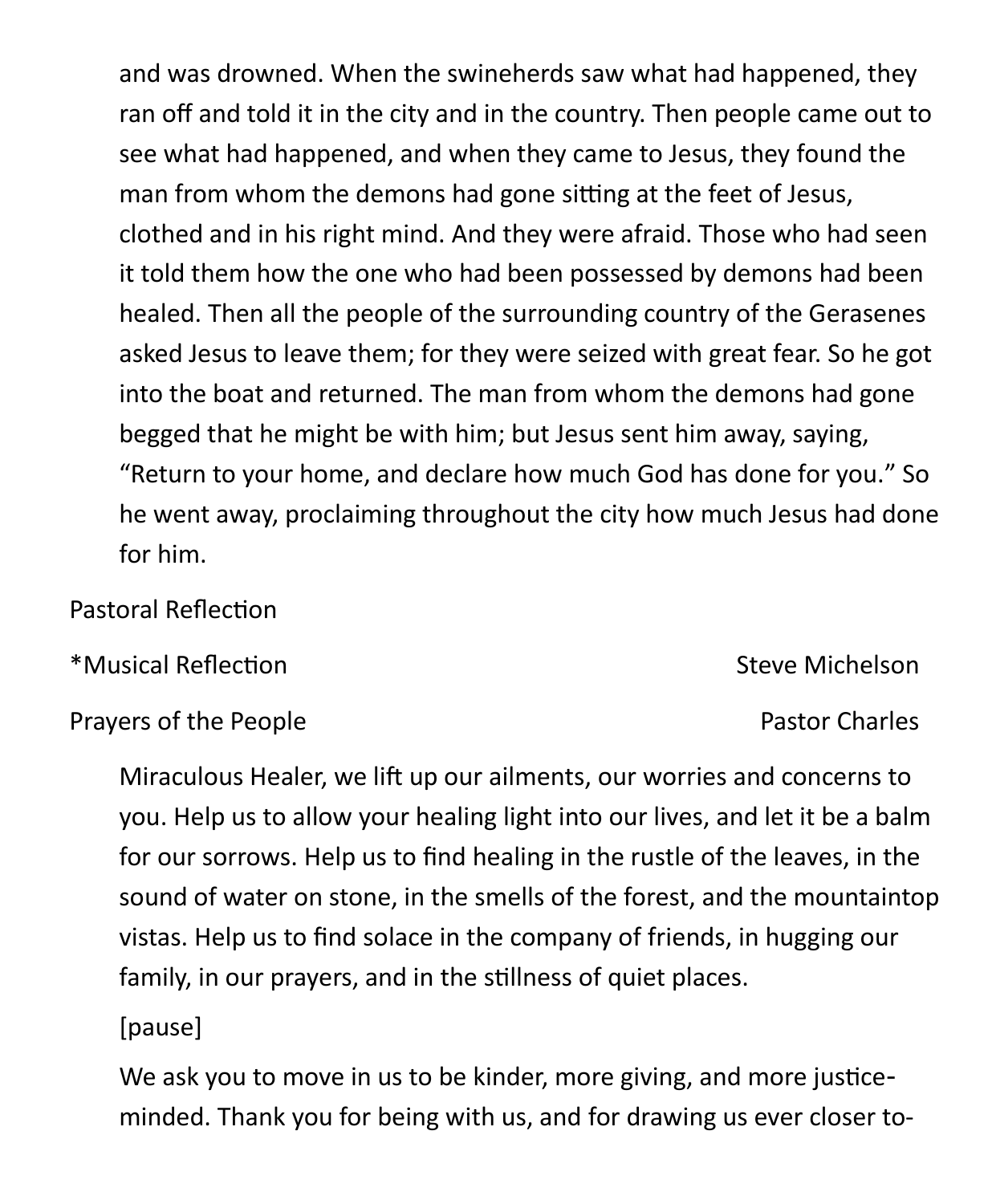gether, to be one family, united in love. Help us to take care of each other, and to love each other the way that you love us. Mother and Father of us all, we ask that you be with all of those for whom no one ever prays, and move in us, that we might work to heal this world that is our home before it is too late.

God of All, we offer special prayers for all of the people in war-torn countries around the world, and all of the victims of gun violence. We pray that you move in us to work for a safer world. We pray for Ed Canty, Giles Walker, and Lorraine Hopgood. We lift up Margy "Marghee" Kohl, Nathan Schreder "Schrader", Greg Bolin, and Jay Sheldon as they go through cancer treatment. We pray for Lee Murphy, Anna Demaree, Ben Sweeney, Evelyn Nelson, Marlyce "Marliss" Taylor, and Art and Clara Gilreath.

Creator of all things and all people, great is your name,

You are everywhere and within everyone,

May your hope for the world be done.

Give us this day our daily bread,

And free us from bondage,

As we free those whom we have bound,

And lead us away from that which would harm us,

And rescue us from the evils of the world,

May your peace and justice and glory shine forever and ever. Amen.

Offertory Nancy Michelson

\*Doxology

*Praise God, from whom all blessing flow, Praise God, all creatures here below,*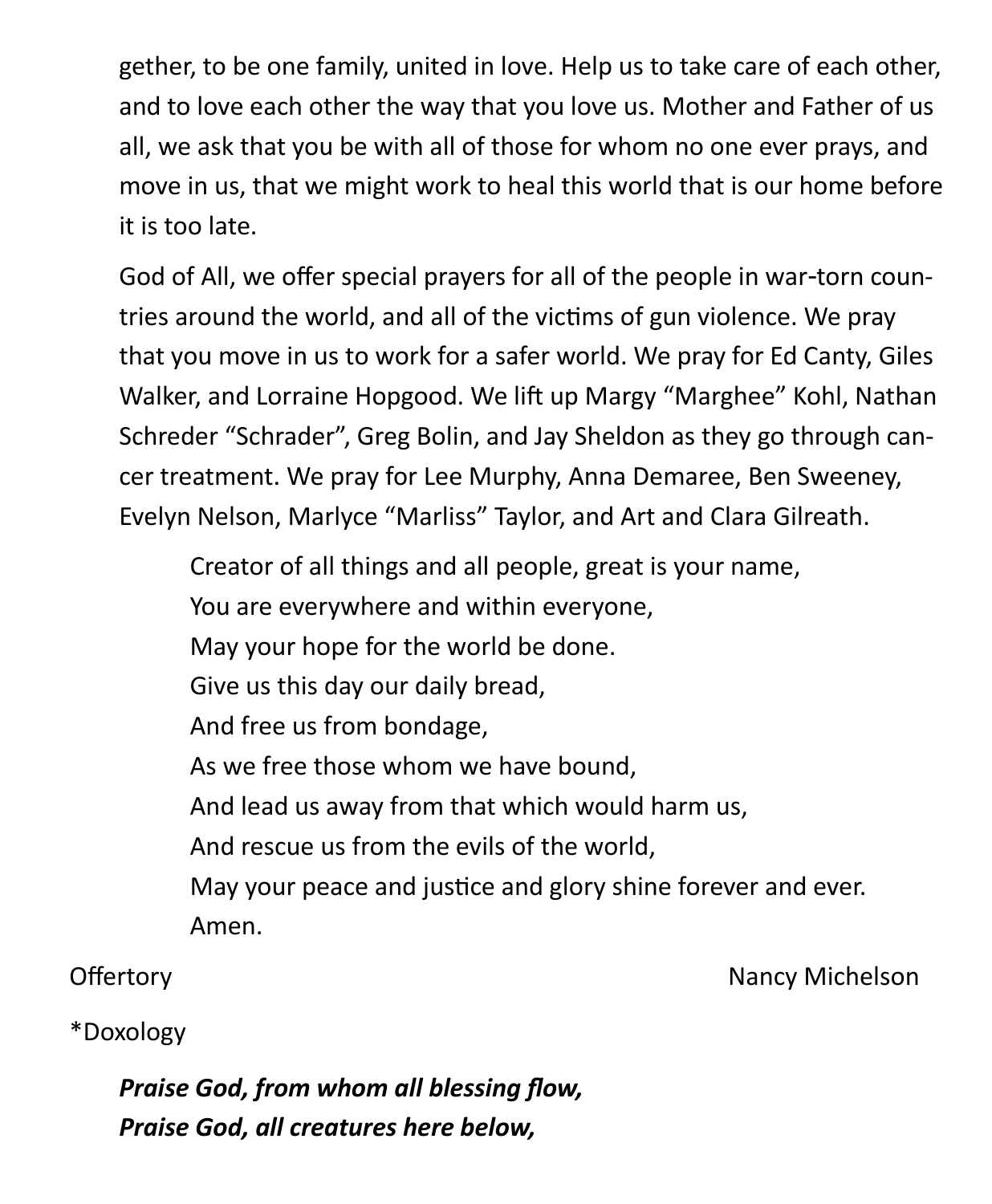### *Praise God above, ye heavenly host, Creator, Christ, and Holy Ghost. Amen*

| *Prayer of Dedication |                                      | <b>Pastor Charles</b> |
|-----------------------|--------------------------------------|-----------------------|
| *Departing Hymn       | "In Christ there is no East or West" | 395 (NCH)             |
| *Charge & Benediction |                                      | <b>Pastor Charles</b> |

As you leave this place, I pray that you take the love and solace that you find here out into the world. Let God's love be as a balm for you, and share it with those outside of this space, so that you can be a balm of healing, solace, and love for those around you.

And now, may our Creator God instill within you a spirit of creativity. May Jesus the Christ live inside of you, and help you to remember to love and forgive others, as well as yourself. And, may the Holy Spirit always be with you as you make your way on this journey that we call life, so that you will never be alone. Amen.

\*Congregational Blessing *"Go Out Now in Peace"*

Postlude

### **YOU'RE INVITED!**

Mondays in June and July at 6:00 p.m.—Meatless Mondays—Sign up sheet in the narthex. Tuesday, June 21st at 5:30 p.m.—Fishing Tips, Group I, Session 2—Fellowship Hall Thursday, June 23rd at 11:00 a.m.—PCC Worship Committee Meeting—Stockade Room

*Plymouth's Mission is to nurture our congregation and the wider community with acts of love and a vision of God's image in all things.*